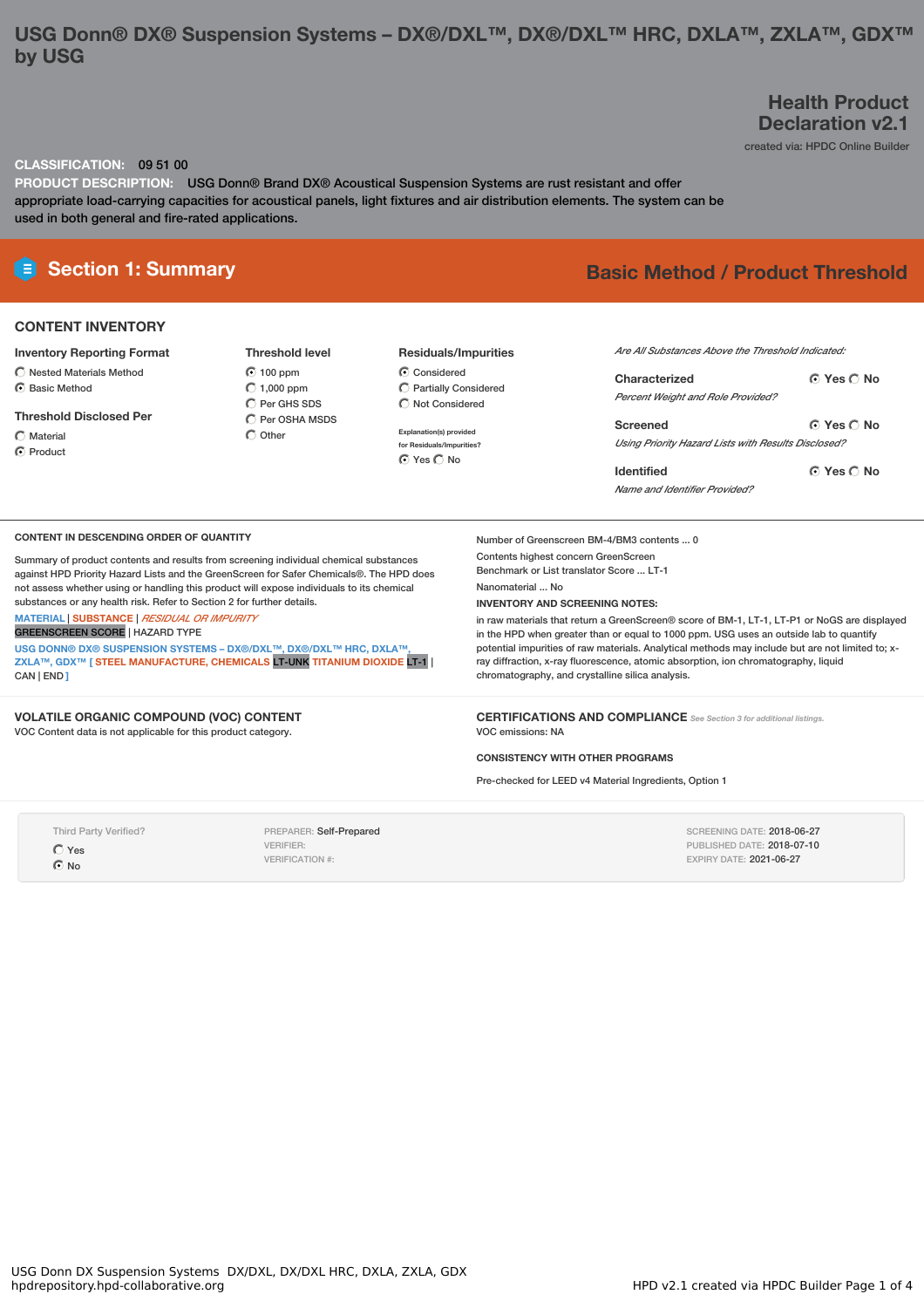This section lists contents in a product based on specific threshold(s) and reports detailed health information including hazards. This HPD uses the inventory method *indicated above, which is one of three possible methods:*

- *Basic Inventory method with Product-level threshold.*
- *Nested Material Inventory method with Product-level threshold*
- *Nested Material Inventory method with individual Material-level thresholds*

Definitions and requirements for the three inventory methods and requirements for each data field can be found in the HPD Open Standard version 2.1, available on *the HPDC website at: www.hpd-collaborative.org/hpd-2-1-standard*

# **USG DONN® DX® SUSPENSION SYSTEMS – DX®/DXL™, DX®/DXL™ HRC, DXLA™, ZXLA™, GDX™** PRODUCT THRESHOLD: 100 ppm **RESIDUALS AND IMPURITIES CONSIDERED:** Yes RESIDUALS AND IMPURITIES NOTES: See the SDS on usg.com for occupational exposure information. No Residuals or Impurities are expected to be present at or above the 100 ppm threshold that return a GreenScreen® score of BM-1, LT-1, LT-P1 or NoGS. OTHER PRODUCT NOTES: This product is manufactured at Westlake, OH, Cartersville, GA, Oakville, NY, and Stockton, CA. **STEEL MANUFACTURE, CHEMICALS** ID: **65997-19-5** %: **99.1000 - 99.5000** GS: **LT-UNK** RC: **None** NANO: **No** ROLE: **Frame** HAZARDS: AGENCY(IES) WITH WARNINGS: None Found No warnings found on HPD Priority lists SUBSTANCE NOTES: Not in a respirable form. No Residuals or Impurities are expected to be present at or above the 100 ppm threshold that return a GreenScreen® score of BM-1, LT-1, LT-P1 or NoGS.

| <b>TITANIUM DIOXIDE</b> |
|-------------------------|
|-------------------------|

| <b>TITANIUM DIOXIDE</b> |                                              |          |                                                                                                         |                | ID: 13463-67-7 |
|-------------------------|----------------------------------------------|----------|---------------------------------------------------------------------------------------------------------|----------------|----------------|
| %: $0.1000 - 0.5000$    | $GS: LT-1$                                   | RC: None | NANO: No                                                                                                | ROLE: Colorant |                |
| <b>HAZARDS:</b>         | AGENCY(IES) WITH WARNINGS:                   |          |                                                                                                         |                |                |
| <b>CANCER</b>           | US CDC - Occupational Carcinogens            |          | Occupational Carcinogen                                                                                 |                |                |
| <b>CANCER</b>           | CA EPA - Prop 65                             |          | Carcinogen - specific to chemical form or exposure route                                                |                |                |
| <b>CANCER</b>           | <b>IARC</b>                                  |          | Group 2B - Possibly carcinogenic to humans - inhaled from occupational<br>sources                       |                |                |
| <b>ENDOCRINE</b>        | <b>TEDX - Potential Endocrine Disruptors</b> |          | <b>Potential Endocrine Disruptor</b>                                                                    |                |                |
| <b>CANCER</b>           | <b>MAK</b>                                   |          | Carcinogen Group 3A - Evidence of carcinogenic effects but not sufficient<br>to establish MAK/BAT value |                |                |
|                         |                                              |          |                                                                                                         |                |                |

SUBSTANCE NOTES: Not in a respirable form. No Residuals or Impurities are expected to be present at or above the 100 ppm threshold that return a GreenScreen® score of BM-1, LT-1, LT-P1 or NoGS.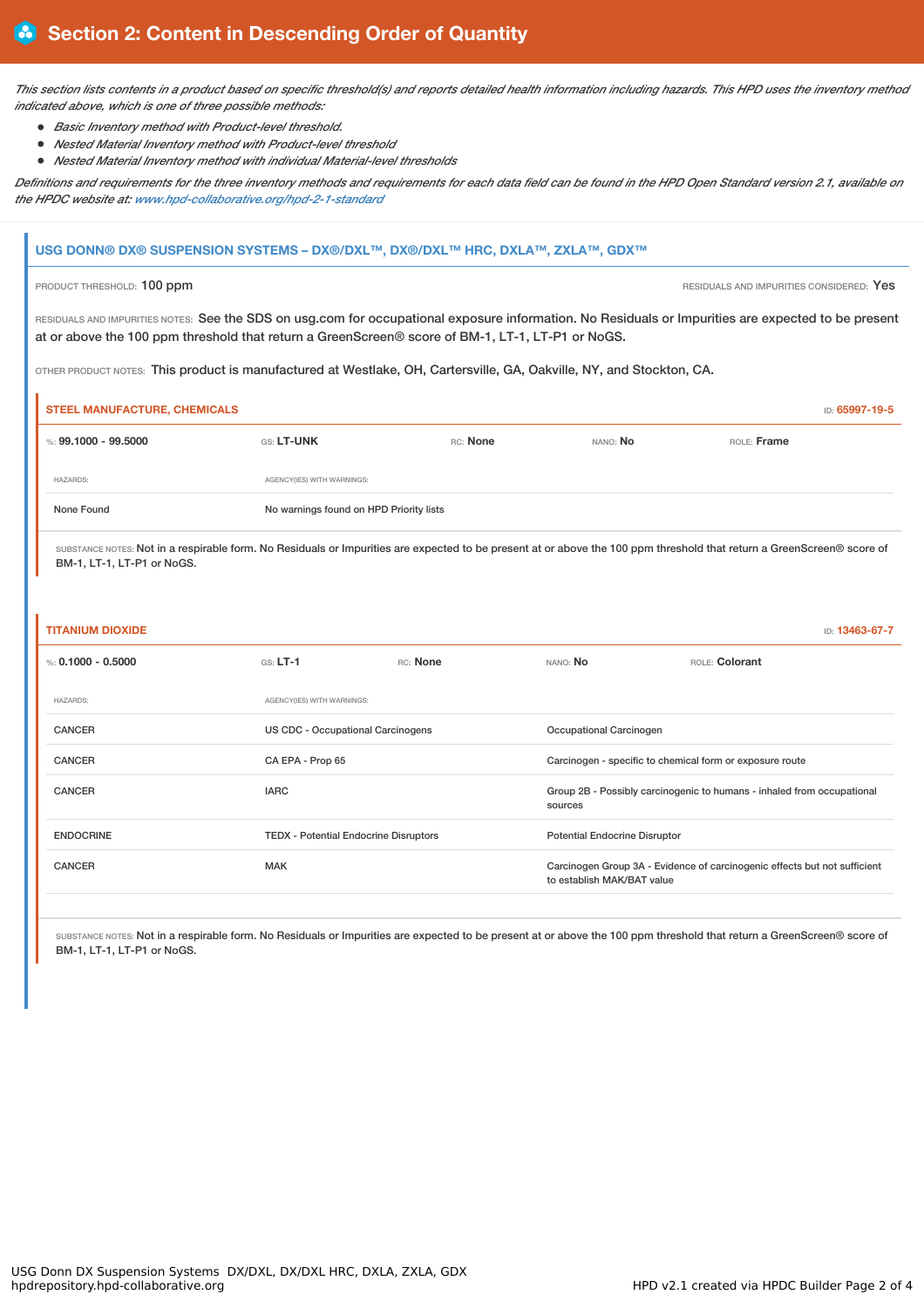This section lists applicable certification and standards compliance information for VOC emissions and VOC content. Other types of health or environmental *performance testing or certifications completed for the product may be provided.*

| <b>VOC EMISSIONS</b>                                                | <b>NA</b>                     |                     |                             |
|---------------------------------------------------------------------|-------------------------------|---------------------|-----------------------------|
| CERTIFYING PARTY: Self-declared<br>APPLICABLE FACILITIES: <b>NA</b> | ISSUE DATE: <b>2018-01-01</b> | <b>EXPIRY DATE:</b> | CERTIFIER OR LAB: <b>NA</b> |

CERTIFICATE URL:

CERTIFICATION AND COMPLIANCE NOTES:

# **Section 4: Accessories**

This section lists related products or materials that the manufacturer requires or recommends for installation (such as adhesives or fasteners), maintenance, cleaning, or operations. For information relating to the contents of these related products, refer to their applicable Health Product Declarations, if available. No accessories are required for this product.

### **Section 5: General Notes**

Ingredient specific notes are included in Section 2.